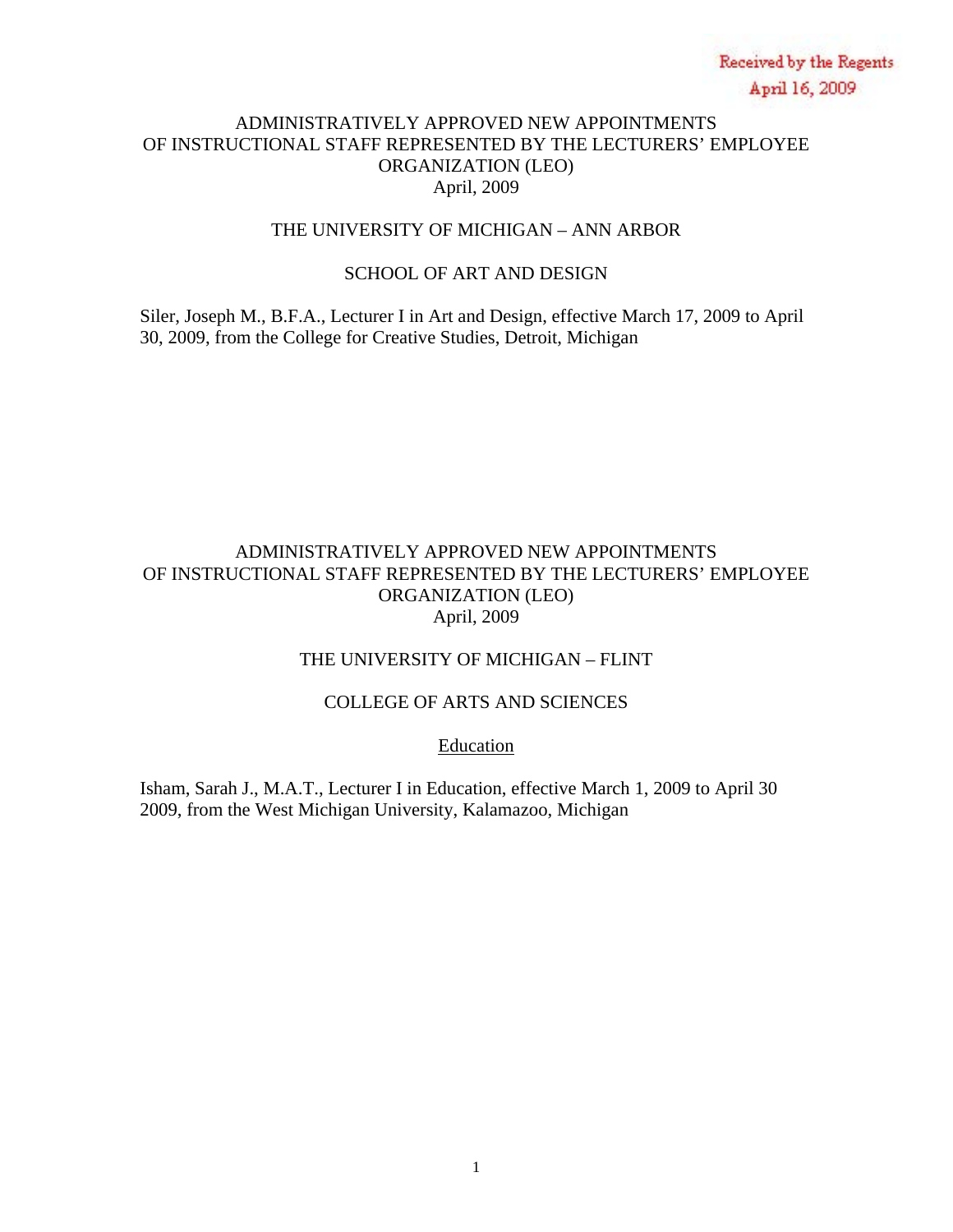# ADMINISTRATIVELY APPROVED LEAVES OF ABSENCE OF INSTRUCTIONAL STAFF REPRESENTED BY THE LECTURERS' EMPLOYEE ORGANIZATION (LEO) April, 2009

#### THE UNIVERSITY OF MICHIGAN – ANN ARBOR

# COLLEGE OF LITERATURE, SCIENCE, AND THE ARTS

#### Romance Languages and Literatures

Hartson, Jennifer M., M.A., Lecturer II in Romance Languages and Literatures, on personal leave effective January 1, 2008 to April 30, 2009.

#### Asian Languages and Cultures

Thakur, Vijay V., M. Phil., Lecturer I in Asian Languages and Cultures, on personal medical leave effective March 23, 2009 to June 15, 2009.

#### Judaic Studies

Szabo, Vera, M.A., Lecturer IV in Judaic Studies, on scholarly activity leave effective September 1, 2009 to May 31, 2010, to translate, research, language study. Work will be done in Jerusalem, Israel.

#### Romance Languages and Literatures

Hartson, Jennifer M., M.A., Lecturer II in Romance Languages and Literature, on personal leave of absence effective January 1, 2008 to April 30, 2009.